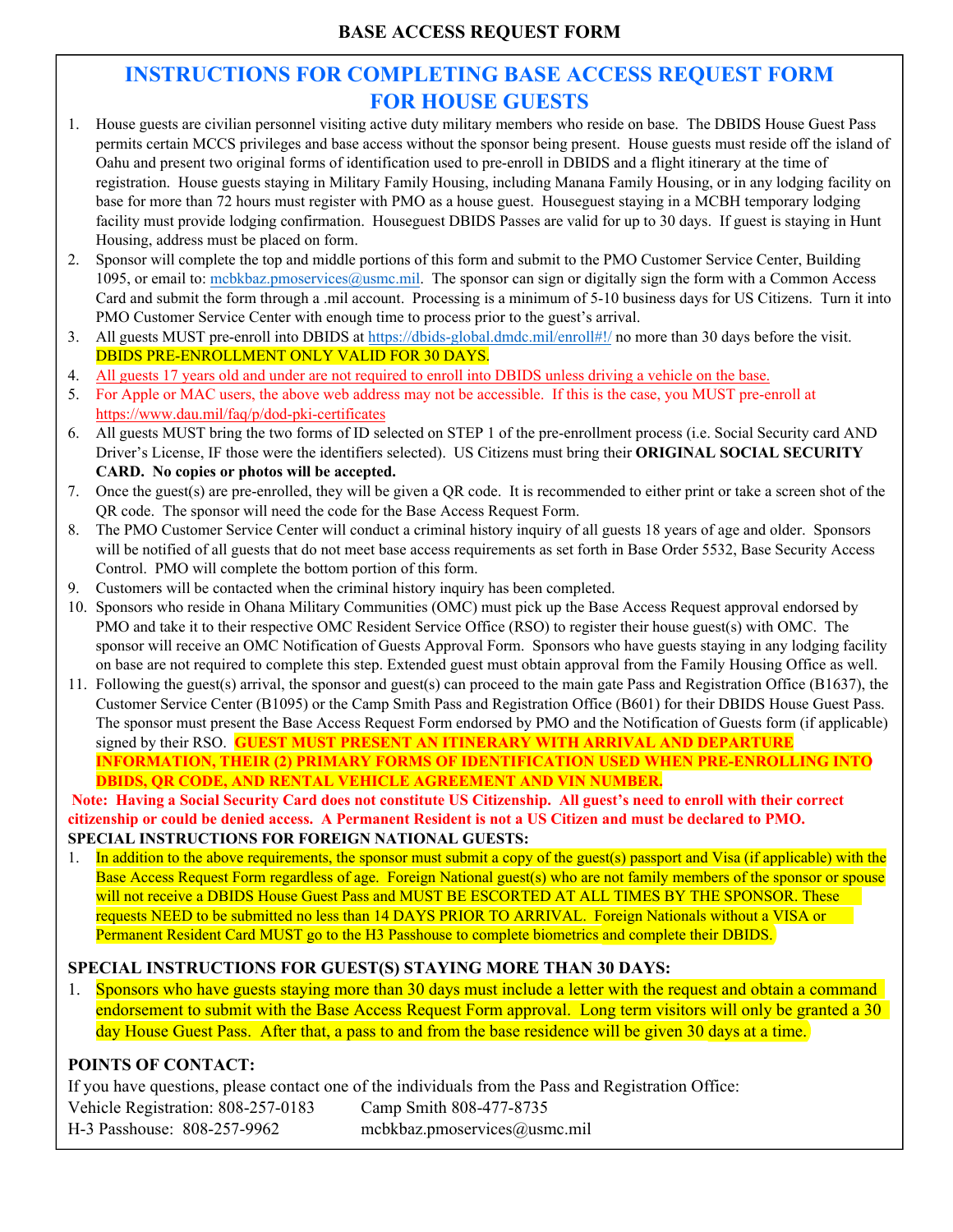|                                                                                                                                                                                                                                                                    | FOR OFFICIAL USE ONLY - PRIVACY<br>MARINE CORPS BASE HAWAII<br>SENSITIVE: Any misuse or unauthorized<br>disclosure may result in both civil and<br>BASE ACCESS REQUEST FORM |                   |                                                                                                                                                                                |                            |                      |                            |                                                        |                             |                                                                     |              |                |                 |                       |  |  |
|--------------------------------------------------------------------------------------------------------------------------------------------------------------------------------------------------------------------------------------------------------------------|-----------------------------------------------------------------------------------------------------------------------------------------------------------------------------|-------------------|--------------------------------------------------------------------------------------------------------------------------------------------------------------------------------|----------------------------|----------------------|----------------------------|--------------------------------------------------------|-----------------------------|---------------------------------------------------------------------|--------------|----------------|-----------------|-----------------------|--|--|
| SPONSOR'S LAST NAME, FIRST, MIDDLE / DOD ID NUMBER                                                                                                                                                                                                                 |                                                                                                                                                                             |                   |                                                                                                                                                                                |                            | RANK OR GRADE / UNIT |                            |                                                        |                             |                                                                     |              |                |                 | criminal penalties.   |  |  |
|                                                                                                                                                                                                                                                                    |                                                                                                                                                                             |                   |                                                                                                                                                                                |                            |                      |                            |                                                        |                             | SPONSOR'S PHONE NUMBER DATE OF REQUEST                              |              |                |                 |                       |  |  |
|                                                                                                                                                                                                                                                                    | AFFILIATION TO SPONSOR                                                                                                                                                      |                   |                                                                                                                                                                                |                            |                      |                            |                                                        |                             | REQUESTING OFFICE (I.E. FEAD, MCCS, FACILITIES) OR PERSONAL VISITOR |              |                |                 |                       |  |  |
| <b>USMC</b>                                                                                                                                                                                                                                                        |                                                                                                                                                                             |                   |                                                                                                                                                                                |                            |                      |                            |                                                        |                             |                                                                     |              |                |                 |                       |  |  |
| SPONSOR EMAIL                                                                                                                                                                                                                                                      |                                                                                                                                                                             | SPONSOR SIGNATURE |                                                                                                                                                                                |                            |                      |                            |                                                        |                             |                                                                     |              |                |                 |                       |  |  |
|                                                                                                                                                                                                                                                                    |                                                                                                                                                                             |                   |                                                                                                                                                                                |                            |                      |                            |                                                        |                             |                                                                     |              |                |                 |                       |  |  |
| CONTRACT NUMBER<br>START DATE OF VISIT<br>END DATE OF VISIT<br>ACCESS DAYS (REQUIRED)                                                                                                                                                                              |                                                                                                                                                                             |                   |                                                                                                                                                                                |                            |                      |                            |                                                        |                             |                                                                     |              | START-END TIME |                 |                       |  |  |
|                                                                                                                                                                                                                                                                    |                                                                                                                                                                             |                   |                                                                                                                                                                                |                            |                      |                            | MON-FRI                                                | <b>SUN</b><br><b>SAT</b>    |                                                                     |              |                |                 |                       |  |  |
| PURPOSE OF VISIT (For Housequests staying in Base Housing include address)<br><b>LOCATION</b>                                                                                                                                                                      |                                                                                                                                                                             |                   |                                                                                                                                                                                |                            |                      |                            |                                                        |                             |                                                                     |              |                |                 |                       |  |  |
| MCB HAWAII                                                                                                                                                                                                                                                         |                                                                                                                                                                             |                   | CAMP SMITH                                                                                                                                                                     |                            |                      |                            | <b>PU'ULOA RANGE</b>                                   |                             |                                                                     |              |                |                 | <b>MANANA HOUSING</b> |  |  |
| <b>REASON FOR ACCESS</b>                                                                                                                                                                                                                                           |                                                                                                                                                                             |                   |                                                                                                                                                                                |                            |                      |                            |                                                        |                             |                                                                     |              |                |                 |                       |  |  |
| ONE DAY VISITOR(S)<br>PERSONAL SERVICES<br><b>OTHER</b><br>AGENT CARD<br><b>CONTRACTOR</b><br>HOUSE GUEST                                                                                                                                                          |                                                                                                                                                                             |                   |                                                                                                                                                                                |                            |                      |                            |                                                        |                             |                                                                     |              |                |                 |                       |  |  |
| *All Visitors/Guests/Contractors must have their two (2) primary forms of identification used when pre-enrolling into DBIDS. U.S.<br>Citizens must bring their original social security card to complete enrollment process. No copies or photos will be accepted. |                                                                                                                                                                             |                   |                                                                                                                                                                                |                            |                      |                            |                                                        |                             |                                                                     |              |                |                 |                       |  |  |
| Processing is a minimum of 5-10 business days for all U.S. Citizens.<br>** Foreign Nationals must submit the information page of their passport with this form and visa (if applicable). Permanent Residents                                                       |                                                                                                                                                                             |                   |                                                                                                                                                                                |                            |                      |                            |                                                        |                             |                                                                     |              |                |                 |                       |  |  |
| must submit a front and back copy of their resident card with this form. Permanent Residents are not considered U.S. Citizens.                                                                                                                                     |                                                                                                                                                                             |                   |                                                                                                                                                                                |                            |                      |                            |                                                        |                             |                                                                     |              |                |                 |                       |  |  |
| Foreign National Requests must be turned in at least 14 business days prior to arrival to ensure proper processing.<br>By Checking this box I understand the terms of sponsoring a guest/visitor/contractor to                                                     |                                                                                                                                                                             |                   |                                                                                                                                                                                |                            |                      |                            |                                                        |                             |                                                                     |              |                |                 |                       |  |  |
| Marine Corps Base Hawaii (MCBH).                                                                                                                                                                                                                                   |                                                                                                                                                                             |                   |                                                                                                                                                                                |                            |                      |                            |                                                        |                             |                                                                     |              |                |                 |                       |  |  |
|                                                                                                                                                                                                                                                                    |                                                                                                                                                                             |                   |                                                                                                                                                                                |                            |                      |                            | CONTRACTOR/VENDOR/SERVICE PROVIDER/VISITOR INFORMATION |                             |                                                                     |              |                |                 |                       |  |  |
| <b>EVER ISSUED</b><br><b>DBIDS</b>                                                                                                                                                                                                                                 |                                                                                                                                                                             |                   |                                                                                                                                                                                |                            |                      |                            |                                                        |                             | DBIDS QR Code, OR                                                   |              |                |                 |                       |  |  |
| NAME (Last, First, Middle)                                                                                                                                                                                                                                         | DATE OF BIRTH                                                                                                                                                               |                   |                                                                                                                                                                                | COMPANY<br>(IF CONTRACTOR) |                      |                            |                                                        | CARD OR<br>DBIDS TEMP PASS? |                                                                     |              |                | DBIDS ID Number |                       |  |  |
|                                                                                                                                                                                                                                                                    |                                                                                                                                                                             |                   |                                                                                                                                                                                |                            |                      |                            |                                                        |                             |                                                                     | Y            |                | N               |                       |  |  |
|                                                                                                                                                                                                                                                                    |                                                                                                                                                                             |                   |                                                                                                                                                                                |                            |                      |                            |                                                        |                             |                                                                     | Y            |                | N               |                       |  |  |
|                                                                                                                                                                                                                                                                    |                                                                                                                                                                             |                   |                                                                                                                                                                                |                            |                      |                            |                                                        |                             |                                                                     | Y            |                | N               |                       |  |  |
|                                                                                                                                                                                                                                                                    |                                                                                                                                                                             |                   |                                                                                                                                                                                |                            |                      |                            |                                                        |                             |                                                                     | Y            |                | N               |                       |  |  |
|                                                                                                                                                                                                                                                                    |                                                                                                                                                                             |                   |                                                                                                                                                                                |                            |                      |                            |                                                        |                             |                                                                     | $\mathbf{v}$ |                | 17              |                       |  |  |
|                                                                                                                                                                                                                                                                    |                                                                                                                                                                             |                   |                                                                                                                                                                                |                            |                      |                            |                                                        |                             |                                                                     | Y            |                | N               |                       |  |  |
|                                                                                                                                                                                                                                                                    |                                                                                                                                                                             |                   |                                                                                                                                                                                |                            |                      |                            |                                                        |                             |                                                                     | Y            |                | N               |                       |  |  |
|                                                                                                                                                                                                                                                                    |                                                                                                                                                                             |                   |                                                                                                                                                                                |                            |                      |                            |                                                        |                             |                                                                     | Y            |                | N               |                       |  |  |
|                                                                                                                                                                                                                                                                    |                                                                                                                                                                             |                   |                                                                                                                                                                                |                            |                      |                            |                                                        |                             |                                                                     | Y            |                | N               |                       |  |  |
|                                                                                                                                                                                                                                                                    |                                                                                                                                                                             |                   |                                                                                                                                                                                |                            |                      |                            |                                                        |                             |                                                                     | Y            |                | N               |                       |  |  |
|                                                                                                                                                                                                                                                                    |                                                                                                                                                                             |                   |                                                                                                                                                                                |                            |                      |                            |                                                        |                             |                                                                     | Y            |                | N               |                       |  |  |
|                                                                                                                                                                                                                                                                    |                                                                                                                                                                             |                   |                                                                                                                                                                                |                            |                      |                            | PASS AND REGISTRATION OFFICE USE ONLY                  |                             |                                                                     |              |                |                 |                       |  |  |
| RECEIVED BY                                                                                                                                                                                                                                                        |                                                                                                                                                                             |                   |                                                                                                                                                                                |                            |                      | DATE RECEIVED              |                                                        |                             |                                                                     |              |                |                 |                       |  |  |
| EBW:<br>NO<br>YES                                                                                                                                                                                                                                                  | COMPLETED BY                                                                                                                                                                |                   |                                                                                                                                                                                |                            |                      |                            |                                                        |                             |                                                                     |              |                |                 |                       |  |  |
| NCIC:<br>YES<br>NO                                                                                                                                                                                                                                                 | COMPLETED BY                                                                                                                                                                |                   |                                                                                                                                                                                |                            |                      | <b>DATE</b><br><b>DATE</b> |                                                        |                             |                                                                     |              |                |                 |                       |  |  |
| DBIDS:<br>YES<br>NO                                                                                                                                                                                                                                                | COMPLETED BY                                                                                                                                                                |                   |                                                                                                                                                                                |                            |                      | DATE                       |                                                        |                             |                                                                     |              |                |                 |                       |  |  |
| SPONSORSHIP VERIFIED BY:<br>TESLIN<br>CAC                                                                                                                                                                                                                          |                                                                                                                                                                             |                   |                                                                                                                                                                                |                            |                      |                            |                                                        |                             |                                                                     |              |                |                 |                       |  |  |
| AUTHORITY: 10 U.S.C. 5013, Secretary of the Navy; 10 U.S.C. 5041, Headquarters, Marine Corps; OPNAVINST 5530.14E, Navy                                                                                                                                             |                                                                                                                                                                             |                   |                                                                                                                                                                                |                            |                      |                            |                                                        |                             |                                                                     |              |                |                 |                       |  |  |
| Physical Security; Marine Corps Order 5530.14A, Marine Corps Physical Security Program Manual; and E.O. 9397 (SSN), as<br>amended, SORN NM05512-2.                                                                                                                 |                                                                                                                                                                             |                   |                                                                                                                                                                                |                            |                      |                            |                                                        |                             |                                                                     |              |                |                 |                       |  |  |
| PURPOSE (S): To control physical access to Department of Defense (DoD), Department of the Navy (DON) or U.S. Marine Corps<br>Installations/Units controlled information, installations, facilities, or areas over which DoD, DON, or U.S. Marine Corps has         |                                                                                                                                                                             |                   |                                                                                                                                                                                |                            |                      |                            |                                                        |                             |                                                                     |              |                |                 |                       |  |  |
| security responsibilities. DISCLOSURE: Providing registration information is voluntary. Failure to provide requested<br>information may result in denial of access to benefits, privileges, and DoD installations, facilities and buildings.                       |                                                                                                                                                                             |                   |                                                                                                                                                                                |                            |                      |                            |                                                        |                             |                                                                     |              |                |                 |                       |  |  |
| Pre-Enroll in the Defense Biometric Identification System (DBIDS) at https://dbids-global.dmdc.mil/enroll#!/, at least five                                                                                                                                        |                                                                                                                                                                             |                   |                                                                                                                                                                                |                            |                      |                            |                                                        |                             |                                                                     |              |                |                 |                       |  |  |
|                                                                                                                                                                                                                                                                    |                                                                                                                                                                             |                   | (5) business days and no more than (30) days prior to the day base access is needed. Use continuation sheet if necessary.<br>Pass and Registration phone number 257-2047/0183. |                            |                      |                            |                                                        |                             |                                                                     |              |                |                 |                       |  |  |